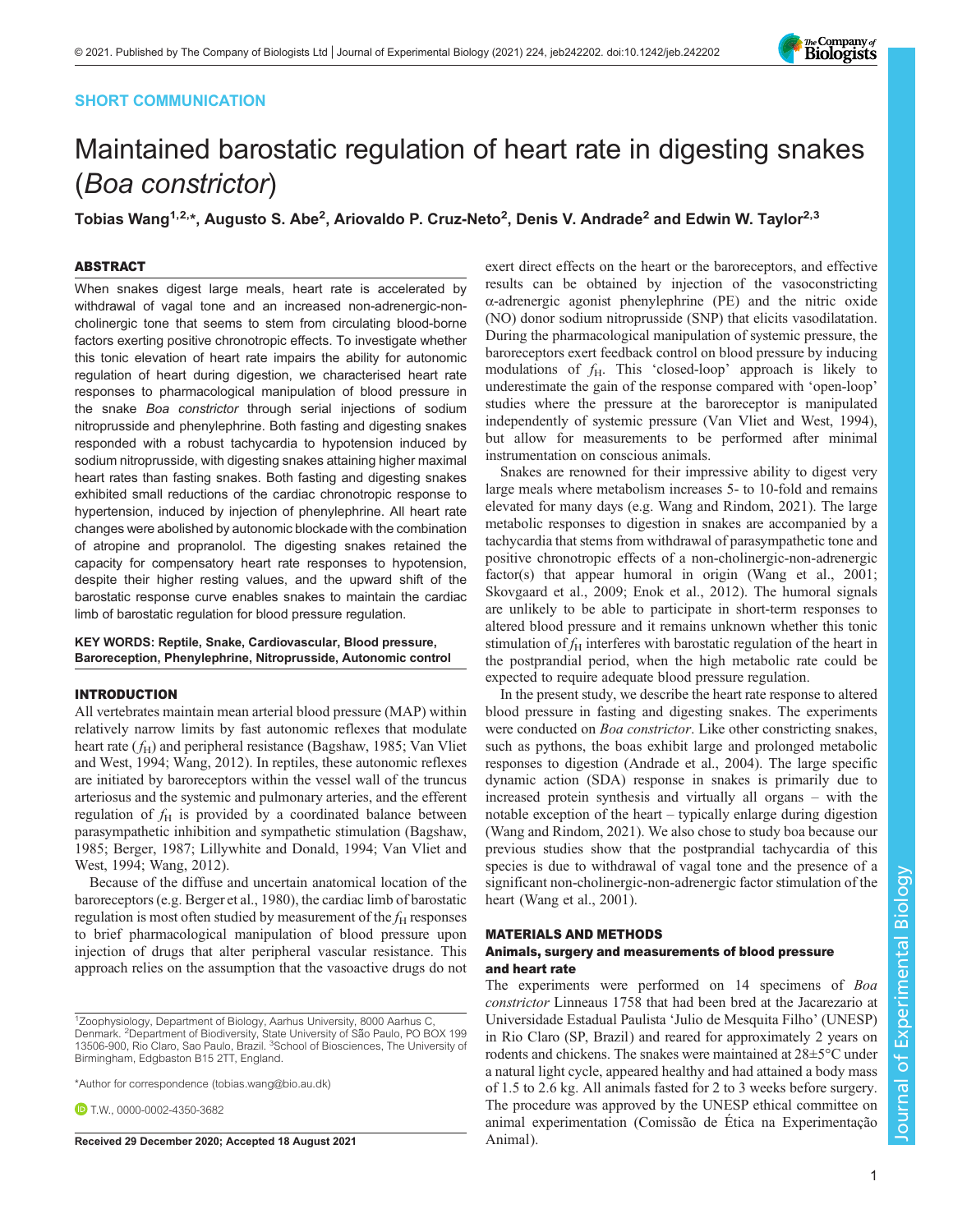<span id="page-1-0"></span>

| <b>List of abbreviations</b> |                                                        |  |  |
|------------------------------|--------------------------------------------------------|--|--|
| $f_{H, max}$                 | the maximal heart rate elicited by the baroreflex      |  |  |
| $f_{H,min}$                  | the minimal heart rate elicited by the baroreflex      |  |  |
| $MAP_{50}$                   | MAP at the midpoint in the heart rate range heart rate |  |  |
| n                            | the Hill coefficient of the barostatic response curve  |  |  |
| $G_{50}$                     | Gain of the baroreflex                                 |  |  |
| <b>MAP</b>                   | mean arterial blood pressure                           |  |  |
| <b>NANC</b>                  | non-adrenergic-non-cholinergic                         |  |  |
| PF.                          | phenylephrine                                          |  |  |
| SNP                          | sodium nitroprusside                                   |  |  |

Occlusive arterial catheters (PE90 containing heparinised saline) were inserted in the cranial branch of the vertebral artery or the caudal portion of the dorsal aorta under  $CO<sub>2</sub>$  anaesthesia (see [Wang et al.,](#page-3-0) [1993\)](#page-3-0). In either case, the vessel was accessed through a 5 cm incision, subsequently closed by sutures, whilst the catheter was secured dorsally to the skin. The procedure lasted 20–30 min and all animals appeared to regain normal behaviour within an hour after surgery.

For measurements of blood pressure, the catheters were connected to PX600 Baxter Edward pressure transducers (Irvine, CA, USA) supplying in-house built preamplifiers. Signals were recorded at  $50 s<sup>-1</sup>$  using a Biopac MP100 unit (Biopac, Goleta, CA, USA), and heart rate  $(f<sub>H</sub>)$  was derived from the pulsatile pressure signal. Transducers were calibrated daily against a static water column.

## Experimental protocol and pharmacological manipulation of blood pressure

The snakes were allowed to recover from surgery for 24–48 h in  $60\times30\times15$  cm plastic boxes within a climatic chamber (Fanem, SP, Brazil) at 30°C. The cannulae were exteriorised and all measurements and drug infusions could be performed without disturbance. Blood pressure regulation was studied in 8 fasting snakes, while the remaining 6 snakes were studied 24–48 h after voluntary ingestion of rodents amounting to 8–25% of their body mass. This period corresponds to the maximal rise in metabolism due to SDA [\(Andrade et al., 2004](#page-2-0)). In each individual, we determined resting  $f_H$  and blood pressure of undisturbed individuals. Then, blood pressure was manipulated by vascular injections of sodium nitroprusside (SNP) or phenylephrine (PE) in dosages from 5 to 50 μg kg−<sup>1</sup> . All injections were given as 0.1 ml kg−<sup>1</sup> followed by 0.5 ml of heparinised saline to flush the catheter. Sham injections of the same volume of saline, performed in all individuals, elicited negligible changes in MAP and  $f_H$ .

#### Calculation of the baroreflex

The  $f_H$  and mean systemic arterial blood pressures (MAP) obtained in response to the various dosages of PE and SNP for each animal were fitted to a four-variable sigmoidal logistic function ([Altimiras](#page-2-0) [et al., 1998\)](#page-2-0) using a Quasi-Newtonian iteration in Statistica:

$$
f_{\rm H} = f_{\rm H,min} + (f_{\rm H,max} - f_{\rm H,min}) \frac{\rm MAP_{50}^n}{\rm MAP_{50}^n + \rm MAP^n},\tag{1}
$$

where  $f_{H, \text{max}}$  and  $f_{H, \text{min}}$  are the maximal and minimal  $f_H$  elicited by the baroreflex,  $n$  is the Hill coefficient and the MAP<sub>50</sub> is MAP at the midpoint in the  $f<sub>H</sub>$  range. The gain of the baroreflex  $(G<sub>50</sub>)$  was calculated as:

$$
G_{50} = \frac{-n(f_{\text{H,max}} - f_{\text{H,min}})}{4\text{MAP}_{50}}.
$$
 (2)

Table 1. Mean arterial blood pressure (MAP) and heart rate ( $f_H$ ) of undisturbed boas (Boa constrictor) during fasting and digestion

|                            | Fasting        | Digestion        |
|----------------------------|----------------|------------------|
| MAP (kPa)                  | $5.7 \pm 0.4$  | $6.3 \pm 0.4$    |
| $f_H$ (min <sup>-1</sup> ) | $29.6 \pm 1.4$ | $45.9 \pm 3.1^*$ |
| N                          |                | 6                |

Values are means±s.e.m.; significant differences between fasting and digesting snakes are denoted with an asterisk.

#### Data analysis and statistics

Differences between fasting and digesting snakes were considered statistically significant when a t-test yielded P values lower than 0.05 and all results are presented as means±1 s.e.m.

## RESULTS AND DISCUSSION

MAP and  $f_H$  of fasting and digesting boas (Table 1) resemble our earlier measurements on Boa constrictor [\(Wang et al., 2001](#page-3-0)) and the fasting values are consistent with other terrestrial snakes of similar body size (e.g. [Lillywhite and Donald, 1994\)](#page-3-0). The pronounced postprandial tachycardia in Boa (Table 1) is due to withdrawal of vagal tone and an increased non-adrenergic-non-cholinergic tone [\(Wang et al., 2001](#page-3-0)). This response has been characterised in more detail in pythons and shown to involve humoral factors that exert positive chronotropic effects on the heart [\(Skovgaard et al., 2009](#page-3-0); [Enok et al., 2012](#page-2-0)). As a result of this tonic humoral stimulation of the heart, both maximal and minimal  $f_H$  in response  $(f_{H,\text{max}})$  and  $f_{\text{H,min}}$ ) to altered MAP (presented as mean values in Table 2) were elevated during digestion. Thus, while both fasting and digesting snakes responded with a robust tachycardia to hypotension induced by SNP, the digesting boas attained maximal  $f_H$  of 63.0±3.9 min<sup>-1</sup>, whereas fasting snakes only reached  $50.9\pm2.6$  min<sup>-1</sup> [\(Fig. 1](#page-2-0) and Table 2). The difference between resting and maximal  $f_{\rm H}$  was remarkably similar in the two groups  $(21.3\pm 2.4$  and  $17.1\pm 2.1$  min<sup>-1</sup> in fasting and digestion, respectively) showing that digesting boas retain the capacity for compensatory heart rate responses to hypotension. We did not observe any obvious behavioural responses to the blood pressure manipulations, but we also tried to shield the snakes as much as possible, rendering visual observations rather difficult. In 4 snakes, we showed that the  $f_{\rm H}$ responses to hypotension were abolished 20 min after complete autonomic blockade by the combined injection of atropine and propranolol (3 mg kg−<sup>1</sup> ). These dosages were effective in abolishing the effects of injected adrenaline and acetylcholine on  $f_H$  [\(Wang et al., 2001\)](#page-3-0). Thus, the tachycardia in response to SNP is indeed an autonomic reflex.

MAP only increased by approximately 6 mmHg during digestion (Table 1), and this value is remarkably similar to the rise in MAP at

Table 2. Coefficients for the baroreflex curves fitted to heart rate in response to manipulation of blood pressures in fasting and digesting Boa constrictor fitted to the four-variable sigmoidal logistic function in Eqn 1

|                                                 | Fasting        | Digestion        |  |
|-------------------------------------------------|----------------|------------------|--|
| $f_{\text{H,min}}$ (min <sup>-1</sup> )         | $30.2 \pm 1.4$ | $40.0 \pm 2.0^*$ |  |
| $f_{\rm H,max}$ (min <sup>-1</sup> )            | $50.9 \pm 2.6$ | $63.0 \pm 3.9^*$ |  |
| n                                               | $14.8 \pm 1.7$ | $5.6 \pm 1.1*$   |  |
| $MAP50$ (kPa)                                   | $4.6 \pm 0.3$  | $5.2 \pm 0.6$    |  |
| $G_{50}$ (min <sup>-1</sup> kPa <sup>-1</sup> ) | $-17.6 + 4.6$  | $-5.3 \pm 0.8^*$ |  |
|                                                 |                |                  |  |

Values are means±s.e.m. (N=8 and 6 for fasting and digesting snakes, respectively), and significant differences between fasting and digesting snakes are denoted with an asterisk.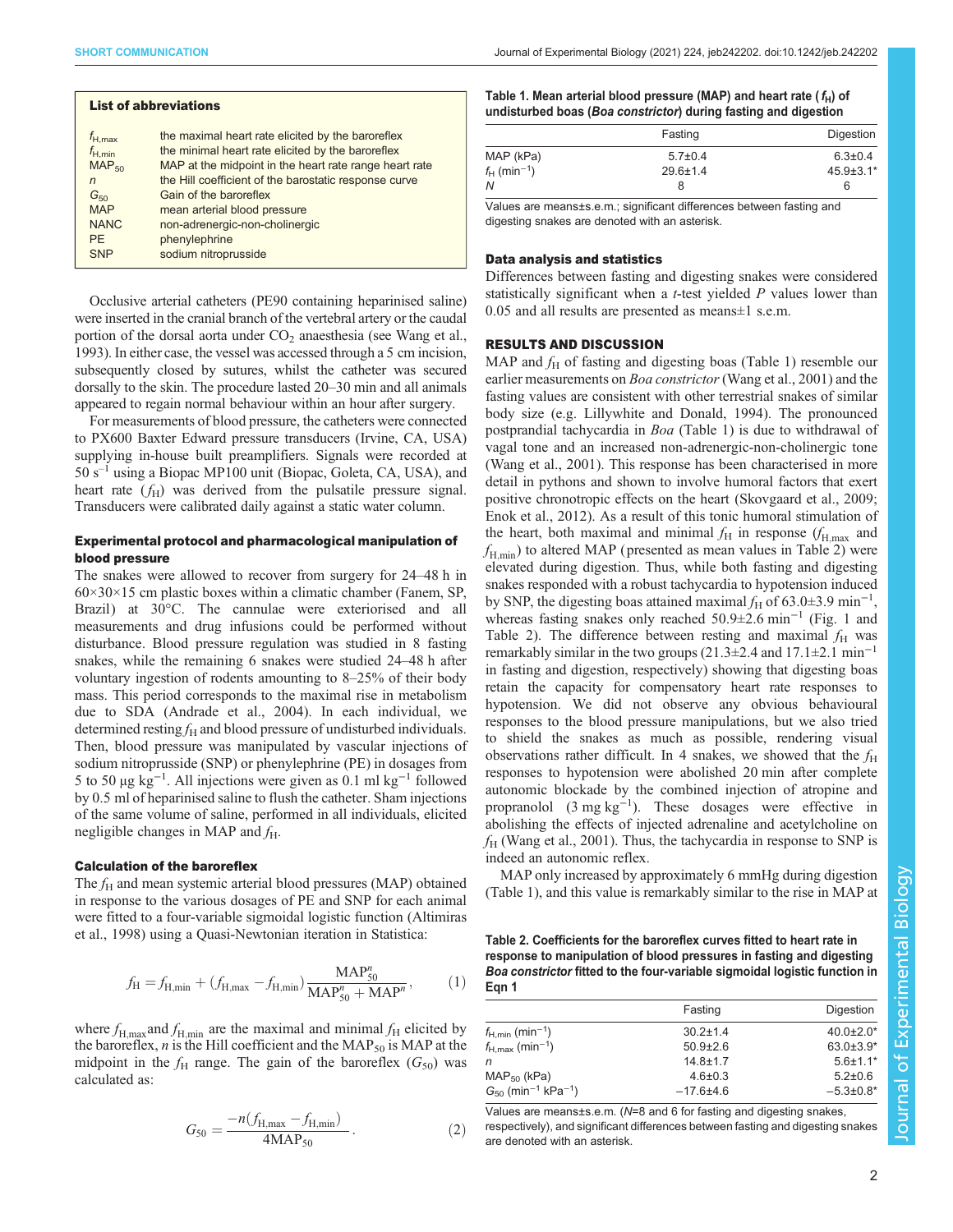<span id="page-2-0"></span>

boas (Boa constrictor). Heart rate  $(f_H)$  is depicted as a function of mean arterial blood pressure (MAP) for 8 fasting (A) and 6 digesting (B) snakes. The fitted line in each panel is based on the average parameters of the sigmoidal fits to the relationship between  $f_H$  and MAP in each individual snake (see [Table 2\)](#page-1-0), and responses of all individual snakes are shown in lighter colours. The resting  $f_H$  and MAP for both fasting and digesting snakes ([Table 1\)](#page-1-0) are shown by dots (mean±s.e.m.).

the midpoint of the  $f_{\rm H}$  response (C in [Table 2\)](#page-1-0). Thus, as total peripheral resistance decreases in response to an extensive vasodilatation within the gastrointestinal organs during digestion [\(Starck and Wimmer, 2005; Secor and White, 2010\)](#page-3-0), the relationship between  $f_H$  and MAP, i.e. the response curve for barostatic heart rate regulation, shifts upwards allowing for a maintenance of the cardiac limb in barostatic regulation (Fig. 1). Nevertheless, the gain of the barostatic response of all individuals varied inversely with resting  $f_H$ , and digesting snakes had significantly lower  $G_{50}$  than fasting animals ([Table 2](#page-1-0)).

The upwards shift of the barostatic response curve in digesting snakes is akin to the resetting of the arterial baroreflex in humans and other mammals during exercise, which serves to maintain functional compensatory responses to blood pressure fluctuations, although both  $f_H$  and MAP increase ([Raven et al., 2006](#page-3-0)). In mammals, this resetting is achieved by a feed-forward mechanism arising as central command from higher brain centres, as well as afferent information from skeletal muscles (the exercise pressor reflex) [\(Raven et al., 2006\)](#page-3-0). It would be of considerable interest to further investigate the apparent resetting of the barostatic response in digesting snakes and to address the putative roles of afferent input from the visceral organs and feed-forward regulation in this mechanism.

It is noteworthy that  $f_H$  in *Boa constrictor* showed virtually no response to increased MAP, revealing that the cardiac limb of the barostatic response is primarily sensitive to hypotension. A similar response was described in the broad-nosed caiman ([Hagensen et al.,](#page-3-0) [2010](#page-3-0)). Freshwater turtles, saltwater crocodiles and the lizard Trachydosaurus also respond more vigorously to decreased pressure compared with hypertension ([Millard and Moalli, 1980](#page-3-0); Berger et al., 1980; Altimiras et al., 1998). These findings are not consistent with the view that amphibians and reptiles primarily rely on barostatic responses to prevent pulmonary oedema as their undivided heart entails similar pressure increases in the pulmonary and systemic circulations during hypertension ([Van Vliet and West,](#page-3-0) [1994](#page-3-0)). In fact, it seems that the barostatic response primarily acts to secure tissue perfusion in response to lowered blood pressure.

In conclusion, ingestion of a meal caused a pronounced tachycardia in Boa constrictor. Both fasting and digesting snakes responded with a robust tachycardia to hypotension induced by SNP. Although the digesting snakes had higher resting and maximal values of  $f<sub>H</sub>$  than the unfed animals, the difference between resting and maximal values was remarkably similar in the two groups,

showing that digesting snakes retain the capacity for compensatory heart rate responses to hypotension. An upward shift of the barostatic response curve seems to accompany the decrease in total peripheral resistance concomitant with extensive vasodilatation within the gastrointestinal organs during digestion. It may be speculated that the tonic stimulation of  $f_H$  during digestion by a circulating NANC factor provides for a tachycardia to accommodate for the postprandial rise in venous return [\(Enok et al., 2016](#page-3-0); [Joyce](#page-3-0) [and Wang, 2020](#page-3-0)), but maintain the capacity for autonomic regulation to buffer rapid changes in blood pressure changes, and hence enable cardiovascular homeostasis during the prolonged digestive process.

#### Acknowledgements

We are grateful to Drs Jordi Altimiras and Harvey Lillywhite for constructive suggestions on a previous version of the manuscript.

#### Competing interests

The authors declare no competing or financial interests.

#### Author contributions

Conceptualization: T.W.; Methodology: T.W., A.P., D.V.A.; Software: E.W.T.; Formal analysis: T.W., A.P.; Writing - original draft: T.W., A.P., E.W.T.; Writing - review & editing: T.W., A.S.A., D.V.A., E.W.T.; Visualization: E.W.T.; Project administration: T.W.; Funding acquisition: T.W., A.S.A.

#### Funding

This study was funded by the Fundação de Amparo à pesquisa do Estado de São Paulo (FAPESP), Conselho Nacional de Desenvolvimento Científico e Tecnológico (CNPq) and the Danish Council for Independent Research (Det Frie Forskningsråd| Natur og Univers).

#### References

- [Altimiras, J., Franklin, C. E. and Axelsson, M.](https://doi.org/10.1242/jeb.201.15.2235) (1998). Relationships between [blood pressure and heart rate in the saltwater crocodile](https://doi.org/10.1242/jeb.201.15.2235) Crocodylus porosus. J. Exp. Biol. 201[, 2235-2242. doi:10.1242/jeb.201.15.2235](https://doi.org/10.1242/jeb.201.15.2235)
- [Andrade, D. V., De Toledo, L. F., Abe, A. S. and Wang, T.](https://doi.org/10.1242/jeb.00896) (2004). Ventilatory [compensation of the alkaline tide during digestion in the snake](https://doi.org/10.1242/jeb.00896) Boa constrictor. J. Exp. Biol. 207[, 1379-1385. doi:10.1242/jeb.00896](https://doi.org/10.1242/jeb.00896)
- Bagshaw, R. J. [\(1985\). Evolution of cardiovascular baroreceptor control.](https://doi.org/10.1111/j.1469-185X.1985.tb00713.x) Biol. Rev 60[, 121-162. doi:10.1111/j.1469-185X.1985.tb00713.x](https://doi.org/10.1111/j.1469-185X.1985.tb00713.x)
- Berger, P. J. [\(1987\). The reptilian baroreceptor and its role in cardiovascular control.](https://doi.org/10.1093/icb/27.1.111) Amer. Zool. 27[, 111-120. doi:10.1093/icb/27.1.111](https://doi.org/10.1093/icb/27.1.111)
- [Berger, P. J., Evans, B. K. and Smith, D. G.](https://doi.org/10.1242/jeb.86.1.197) (1980). Localization of baroreceptors [and gain of the baroreceptor-heart rate reflex in the lizard](https://doi.org/10.1242/jeb.86.1.197) Trachydosaurus rugosus. J. Exp. Biol. 86[, 197-209. doi:10.1242/jeb.86.1.197](https://doi.org/10.1242/jeb.86.1.197)
- [Enok, S., Simonsen, L. S., Pedersen, S. V., Wang, T. and Skovgaard, N.](https://doi.org/10.1152/ajpregu.00661.2011) (2012). [Humoral regulation of heart rate during digestion in pythons \(](https://doi.org/10.1152/ajpregu.00661.2011)Python molurus and Python regius). Am. J. Physiol. 302[, R1176-R1183. doi:10.1152/ajpregu.00661.](https://doi.org/10.1152/ajpregu.00661.2011) [2011](https://doi.org/10.1152/ajpregu.00661.2011)